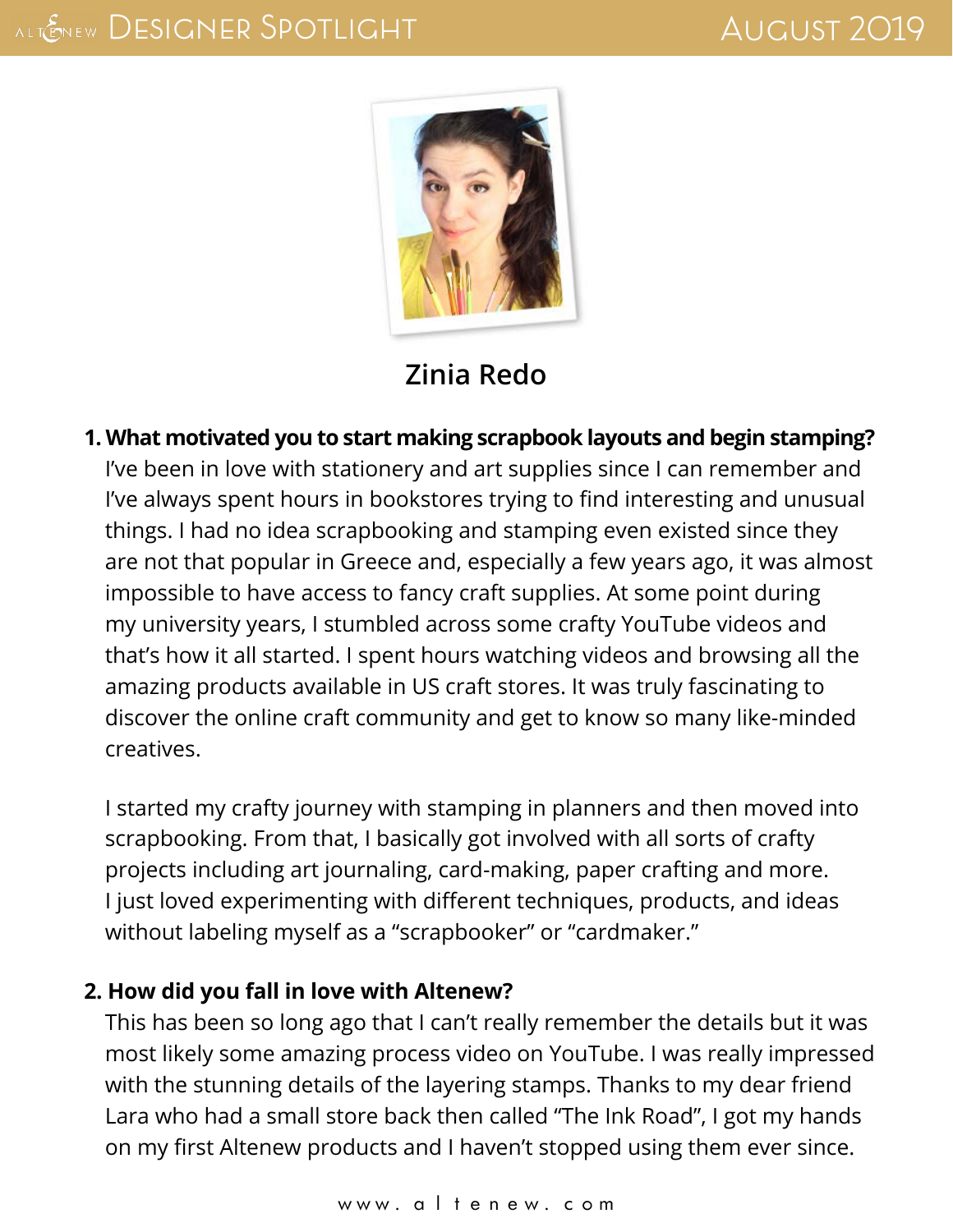#### **3. Your use of various paper crafting materials on your projects is inspiring! Please share some tips with us!**

I've always loved experimenting with different techniques and ideas. Even if something feels weird and unusual, I just go for it anyway. Even if the result is not perfect, even a crafty "disaster" is a great source of inspiration for the next project.

### **4. Do you have a specific style that you are comfortable with or like to stick to?**

Yes and no. As I said, I do enjoy trying all sorts of different things but I have some styles I like to go back to. I really love bright colors and unusual color palettes. I often get inspiration from fashion and home decor magazines for my color combinations. I also really enjoy geometric projects. That includes paper collages or geometric stamping like [this layout.](https://altenewscrapbook.com/2019/07/19/stamp-focus-bright-blossoms/)

### **5. Can you share a favorite layout/project that you made previously using Altenew products?**

That's a very difficult question. I have so many favorites that I can't really pick one. Recently, I've been enjoying creating multiple projects from a single product. I think it first started with the [cards](http://ziniaredo.com/altenew-april-2019-stamp-die-stencil-paper-pack-release-blog-hop-giveaway/) I created using the Delicate Flower Bed Stamp Set. From layouts, one of my recent favorites is this [layout](https://altenewscrapbook.com/2019/03/02/rainbow-layout-with-live-your-dream-scrapbook-collection/) I created with the Live Your Dream Collection mixed with some other Altenew paper packs. I also really loved playing with the Spring Meadow Cover Die, so much that I created [five different projects in](https://altenewscrapbook.com/2019/04/28/die-highlight-spring-meadow-cover-die/)  [one go](https://altenewscrapbook.com/2019/04/28/die-highlight-spring-meadow-cover-die/).